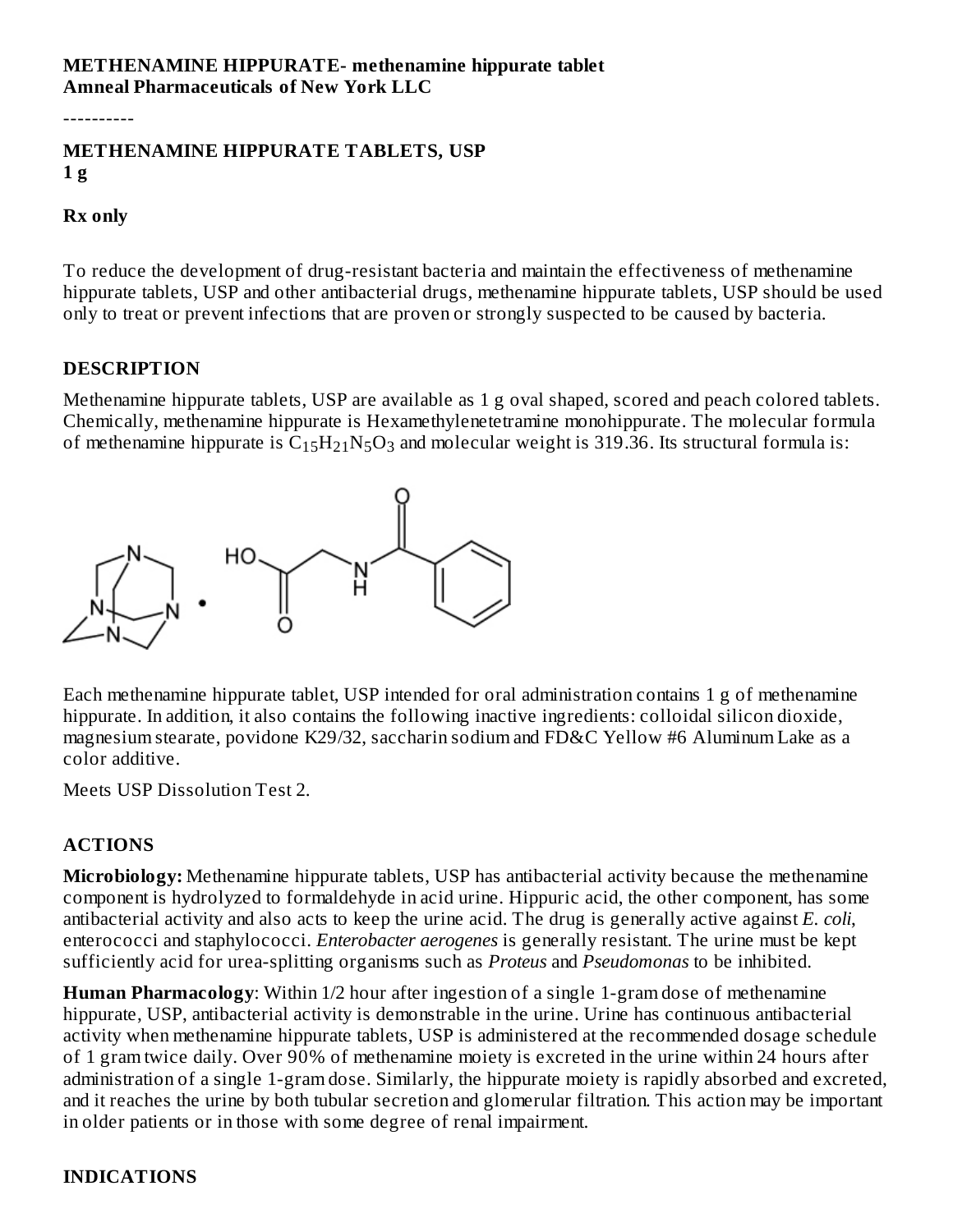Methenamine hippurate tablets, USP are indicated for prophylactic or suppressive treatment of frequently recurring urinary tract infections when long-term therapy is considered necessary. This drug should only be used after eradication of the infection by other appropriate antimicrobial agents.

To reduce the development of drug-resistant bacteria and maintain the effectiveness of methenamine hippurate tablets, USP and other antibacterial drugs, methenamine hippurate tablets, USP should be used only to treat or prevent infections that are proven or strongly suspected to be caused by susceptible bacteria. When culture and susceptibility information are available, they should be considered in selecting or modifying antibacterial therapy. In the absence of such data, local epidemiology and susceptibility patterns may contribute to the empiric selection of therapy.

# **CONTRAINDICATIONS**

Methenamine hippurate tablets, USP are contraindicated in patients with renal insufficiency, severe hepatic insufficiency, or severe dehydration. Methenamine preparations should not be given to patients taking sulfonamides because some sulfonamides may form an insoluble precipitate with formaldehyde in the urine.

# **WARNINGS**

Large doses of methenamine (8 grams daily for 3 to 4 weeks) have caused bladder irritation, painful and frequent micturition, albuminuria, and gross hematuria.

## **PRECAUTIONS**

Prescribing methenamine hippurate tablets, USP in the absence of a proven or strongly suspected bacterial infection or a prophylactic indication is unlikely to provide benefit to the patient and increases the risk of the development of drug-resistant bacteria.

1. Care should be taken to maintain an acid pH of the urine, especially when treating infections due to urea-splitting organisms such as *Proteus* and strains of *Pseudomonas*.

2. In a few instances in one study, the serum transaminase levels were slightly elevated during treatment but returned to normal while the patients were still taking methenamine hippurate tablets, USP. Because of this report, it is recommended that liver function studies be performed periodically on patients taking the drug, especially those with liver dysfunction.

3. Use in Pregnancy: In early pregnancy the safe use of methenamine hippurate tablets, USP is not established. In the last trimester, safety is suggested, but not definitely proved. No adverse effects on the fetus were seen in studies in pregnant rats and rabbits.

Methenamine hippurate tablets, USP taken during pregnancy can interfere with laboratory tests of urine estriol (resulting in unmeasurably low values) when acid hydrolysis is used in the laboratory procedure. This interference is due to the presence in the urine of methenamine and/or formaldehyde. Enzymatic hydrolysis, in place of acid hydrolysis, will circumvent this problem.

## **Geriatric Us e**

Clinical studies of methenamine hippurate tablets, USP did not include sufficient numbers of subjects aged 65 and over to determine whether they respond differently from younger subjects. Other reported clinical experience has not identified differences in responses between the elderly and younger patients. In general, dose selection for an elderly patient should be cautious, usually starting at the low end of the dosing range, reflecting the greater frequency of decreased hepatic, renal or cardiac function, and of concomitant disease or other drug therapy.

Methenamine hippurate tablets, USP are contraindicated in patients with renal insufficiency and severe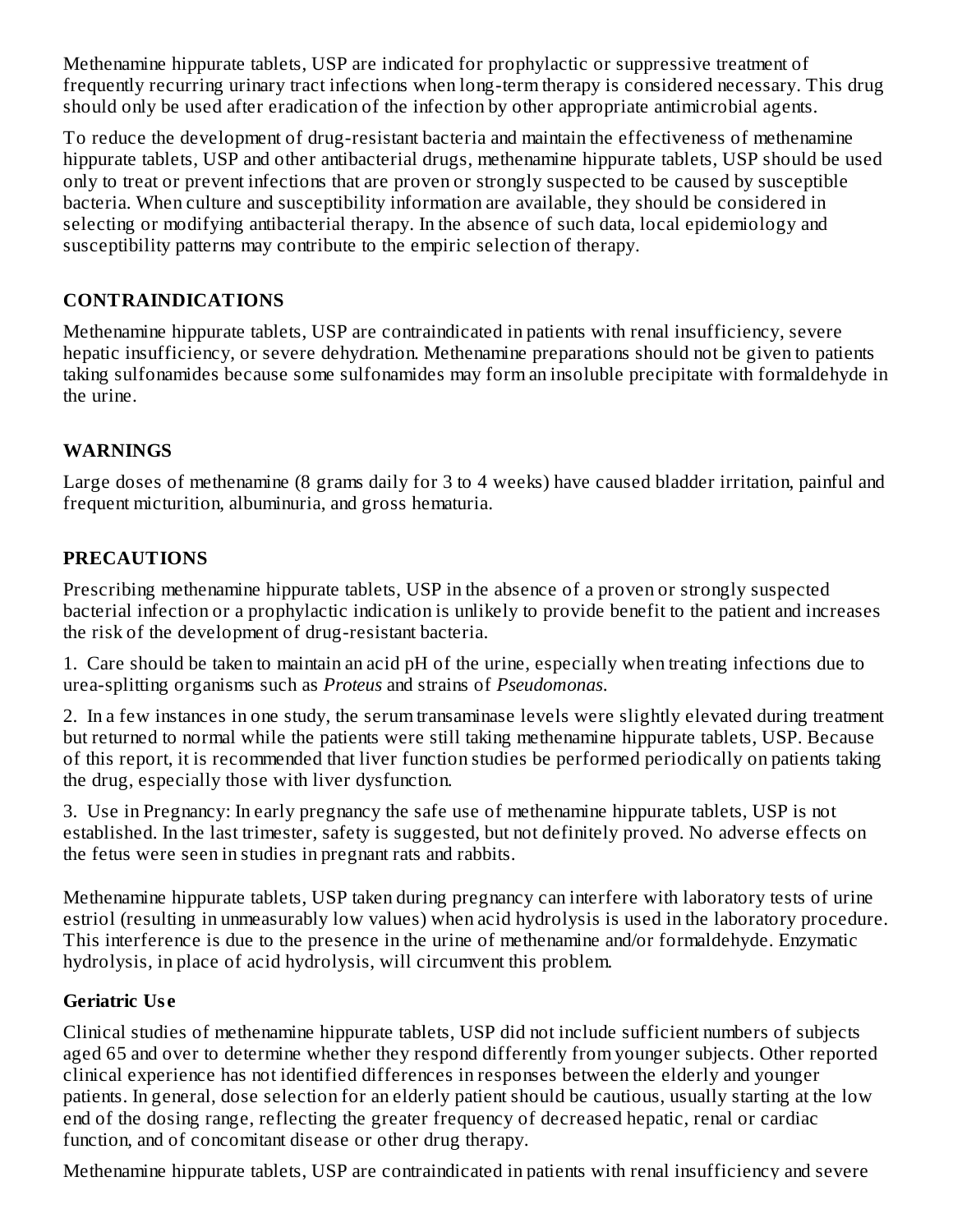## hepatic insufficiency (see *CONTRAINDICATIONS*).

## **Information for Patients**

Patients should be counseled that antibacterial drugs including methenamine hippurate tablets, USP should only be used to treat bacterial infections. They do not treat viral infections (e.g., the common cold). When methenamine hippurate tablets, USP are prescribed to treat a bacterial infection, patients should be told that although it is common to feel better early in the course of therapy, the medication should be taken exactly as directed. Skipping doses or not completing the full course of therapy may (1) decrease the effectiveness of the immediate treatment and (2) increase the likelihood that bacteria will develop resistance and will not be treatable by methenamine hippurate tablets, USP or other antibacterial drugs in the future.

## **ADVERSE REACTIONS**

Minor adverse reactions have been reported in less than 3.5% of patients treated. These reactions have included nausea, upset stomach, dysuria, and rash.

To report SUSPECTED ADVERSE REACTIONS, contact Impax Laboratories, Inc. at 1-800-934-6729 or FDA at 1-800-FDA-1088 or www.fda.gov/medwatch.

## **DOSAGE AND ADMINISTRATION**

1 tablet (1 g) twice daily (morning and night) for adults and pediatric patients over 12 years of age. 1/2 to 1 tablet (0.5 to 1 g) twice daily (morning and night) for pediatric patients 6 to 12 years of age. Since the antibacterial activity of methenamine hippurate tablets, USP is greater in acid urine, restriction of alkalinizing foods and medications is desirable. If necessary, as indicated by urinary pH and clinical response, supplemental acidification of the urine should be instituted. The efficacy of therapy should be monitored by repeated urine cultures.

## **HOW SUPPLIED**

Methenamine hippurate tablets USP, 1 g are supplied as peach, oval shaped compressed tablets debossed "cor" on the left and "139" on the right side of bisect on one side and other side is plain.

Methenamine hippurate tablets USP, 1 g are supplied: Bottles of 100 (NDC 0115-1754-01)

Store at 20° to 25°C (68° to 77°F) [See USP Controlled Room Temperature].

Dispense in well-closed, light-resistant container with child-resistant closure.

Distributed by: Impax Generics Hayward, CA 94544

2021-02

Rev. 12/2017

## **PRINCIPAL DISPLAY PANEL**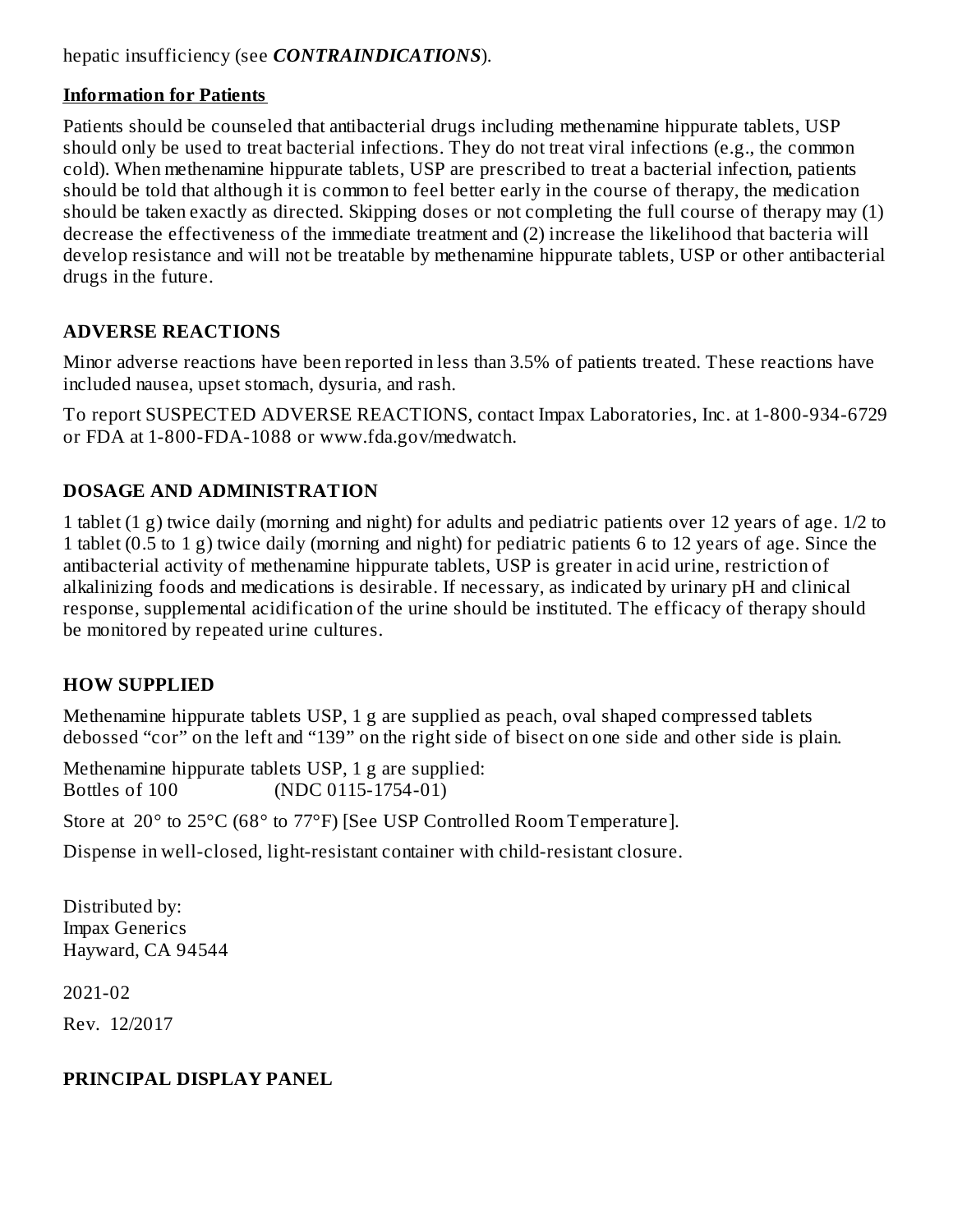

#### **METHENAMINE HIPPURATE** methenamine hippurate tablet **Product Information** HUMAN PRESCRIPTION DRUG NDC:0115-1754 Product Type Item Code (Source) **Route of Administration** ORAL **Active Ingredient/Active Moiety** Strength **Ingredient Name Basis of Strength** METHENAMINE HIPPURATE (UNII: M329791L57) (METHENAMINE - UNII:J50OIX95QV) METHENAMINE HIPPURATE 1g **Inactive Ingredients Ingredient Name** Strength **SILICON DIO XIDE (UNII: ETJ7Z6 XBU4)** MAGNESIUM STEARATE (UNII: 70097M6130) PO VIDO NE (UNII: FZ989GH94E) **SACCHARIN SODIUM (UNII: SB8ZUX40TY)** FD&C YELLOW NO. 6 (UNII: H77VEI93A8) **Product Characteristics** Color ORANGE (peach) Score 2 pieces OVAL (oval)  $19 \,\mathrm{mm}$ **Shape Size** cor;139 **Flavor Imprint Code Contains** Packaging **Marketing Start Marketing End Item Code Package Description Date Date** NDC:0115-1754-100 in 1 BOTTLE, PLASTIC; Type 0: Not a Combination  $\mathbf{1}$ 07/01/2003  $0<sub>1</sub>$ Product